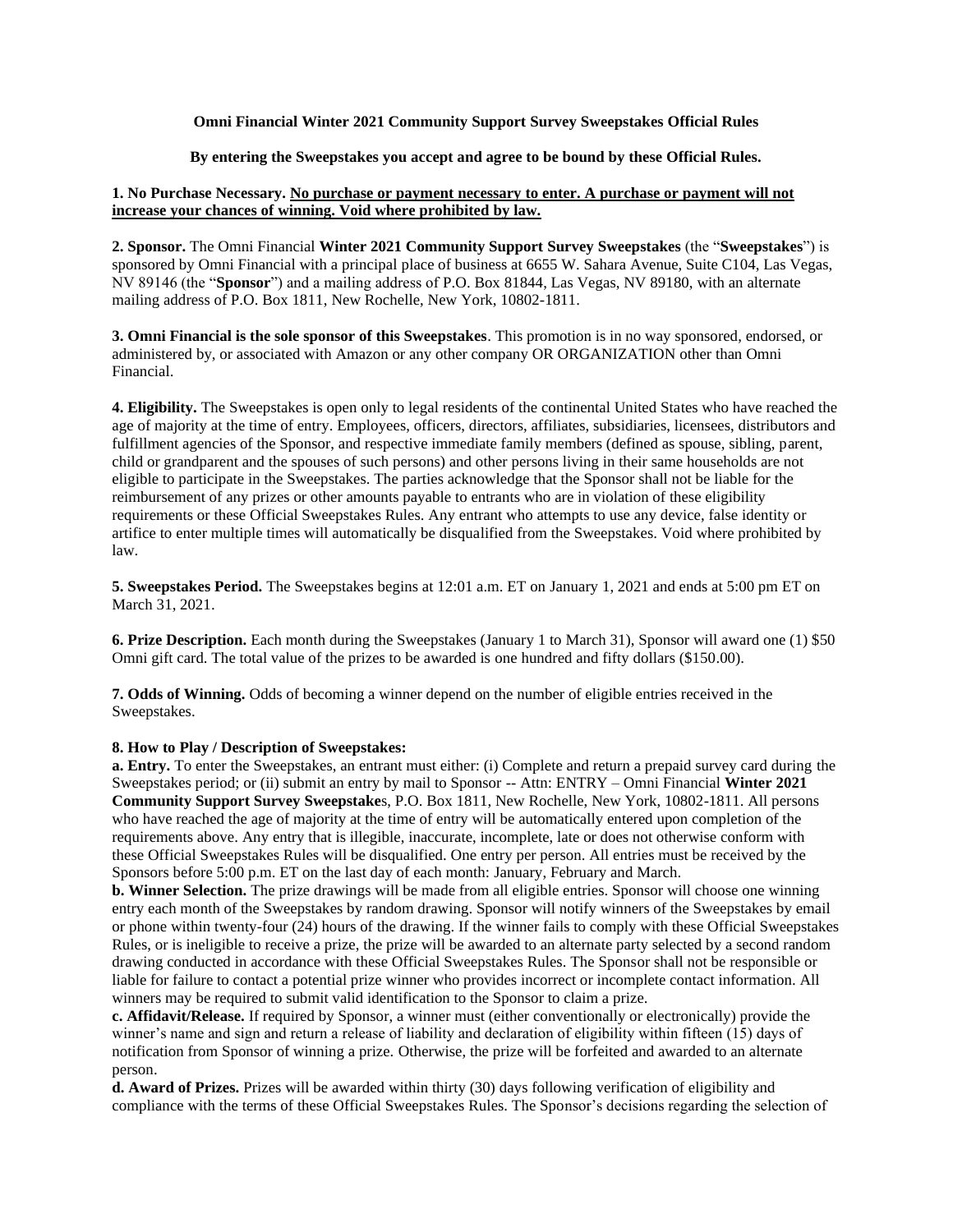winners and all other aspects of the Sweepstakes shall be final and binding in all respects. The Sponsor will not be responsible for typographical, printing or other inadvertent errors in these Official Sweepstakes Rules or in other materials related to the Sweepstakes.

**9. Advertising and Promotion.** By accepting a prize in the Sweepstakes, a winner agrees that Sponsor and its designees may use winner's name, biographical information (city and state only), picture, voice, quote, comments, image and/or likeness for the purpose of advertising or trade without further compensation in any and all media for advertising purposes. By accepting a prize, a winner agrees that all electronically signed documents shall be of the same force and effect as if they were conventionally signed.

**10. Privacy.** Personally identifiable information on individual entrants will not be sold or otherwise transferred to unaffiliated third parties, but the information may be used by the Sponsor to contact entrants in the future with offers and announcements that the Sponsor feel may be of interest. If an entrant does not wish to be contacted by the Sponsor, the entrant should opt-out of such contact by sending written notice to OPT OUT - Attn: Omni Financial **Winter 2021 Community Support Survey Sweepstakes Team**, c/o Chief Compliance Officer, P.O. Box 81844, Las Vegas, NV 89180 or, if entrant only wishes to disenroll from Sponsor's email list, by submitting an opt-out request through the link provided on the bottom of an email sent by Sponsor to entrant's registered email address.

**11. Limitation of Liability.** THE SPONSOR, ITS AFFILIATES AND ALL OF THEIR RESPECTIVE OFFICERS, DIRECTORS, EMPLOYEES, REPRESENTATIVES AND AGENTS EXPRESSLY DISCLAIM AND SHALL HAVE NO LIABILITY AND WILL BE HELD HARMLESS FROM AND AGAINST ANY LIABILITY, LOSS, INJURY OR DEATH TO ENTRANT OR ANY OTHER PERSON, INCLUDING WITHOUT LIMITATION DAMAGE TO PERSONAL OR REAL PROPERTY, DUE IN WHOLE OR IN PART, DIRECTLY OR INDIRECTLY, BY REASON OF THE ACCEPTANCE, POSSESSION, USE OR MISUSE OF ANY PRIZE (INCLUDING ANY TRAVEL OR PRIZE ACTIVITY RELATED THERETO) OR SUCH PARTY'S PARTICIPATION IN THIS SWEEPSTAKES. ENTRANTS FURTHER ACKNOWLEDGE THAT NEITHER THE SPONSOR OR SPONSOR'S AFFILIATES, NOR ANY OF THEIR RESPECTIVE OFFICERS, DIRECTORS, EMPLOYEES, REPRESENTATIVES AND AGENTS, HAS MADE OR IS IN ANY MANNER RESPONSIBLE OR LIABLE FOR ANY WARRANTY, REPRESENTATION OR GUARANTEE, EXPRESSED OR IMPLIED, IN FACT OR IN LAW, RELATIVE TO ANY RIGHT OR PRIZE, INCLUDING, BUT NOT LIMITED TO, THE VALUE, QUALITY, CONDITION OR FITNESS OF ANY PRIZE. ALL PRIZES ARE PROVIDED "AS IS" AND SPONSOR DISCLAIMS ALL WARRANTIES, WHETHER EXPRESS OR IMPLIED WITH RESPECT THERETO.

## **12. General:**

**a. Taxes.** Taxes, if any, are the sole responsibility of the prize winner.

**b. No Substitution.** No substitution or transfer of prizes permitted.

**c. Operations.** ANY ATTEMPT BY AN ENTRANT TO DAMAGE OR UNDERMINE THE LEGITIMATE OPERATION OF THE SWEEPSTAKES IS A VIOLATION OF CRIMINAL AND CIVIL LAWS. SHOULD SUCH AN ATTEMPT BE MADE, THE SPONSOR RESERVES THE RIGHT TO SEEK DAMAGES FROM SUCH ENTRANT TO THE FULLEST EXTENT PERMITTED BY LAW.

**d. Disqualification.** Sponsor reserves the right, at its sole discretion, to disqualify any individual it finds: to be tampering with the entry process or the operation of the Sweepstakes; acting in violation of the Sponsor website terms and conditions; or acting in a disruptive, annoying, abusive, threatening or harassing manner to any other person. Without limitation, any use of software or hardware to automate entries is prohibited and will subject such user to disqualification.

**e. Term.** Sponsor reserves the right, without prior notice and at any time, to terminate the Sweepstakes, in whole or in part, or modify or suspend the Sweepstakes in any way, if it determines, in its sole discretion, that the Sweepstakes is impaired or corrupted or that fraud or technical problems, failures or malfunctions have destroyed or undermined the proper play, integrity, and/or feasibility of the Sweepstakes.

**f. Choice of Law and Venue.** All issues and questions concerning the construction, validity, interpretation and enforceability of these Official Sweepstakes Rules or the rights and obligations of the participant or Sponsor in connection with the Sweepstakes shall be governed by and construed in accordance with the laws of the State of Nevada without giving effect to any choice of law or conflict of law rules or provisions that would cause the application of any other state or federal laws. Any action arising out of the Sweepstakes shall be filed in the United